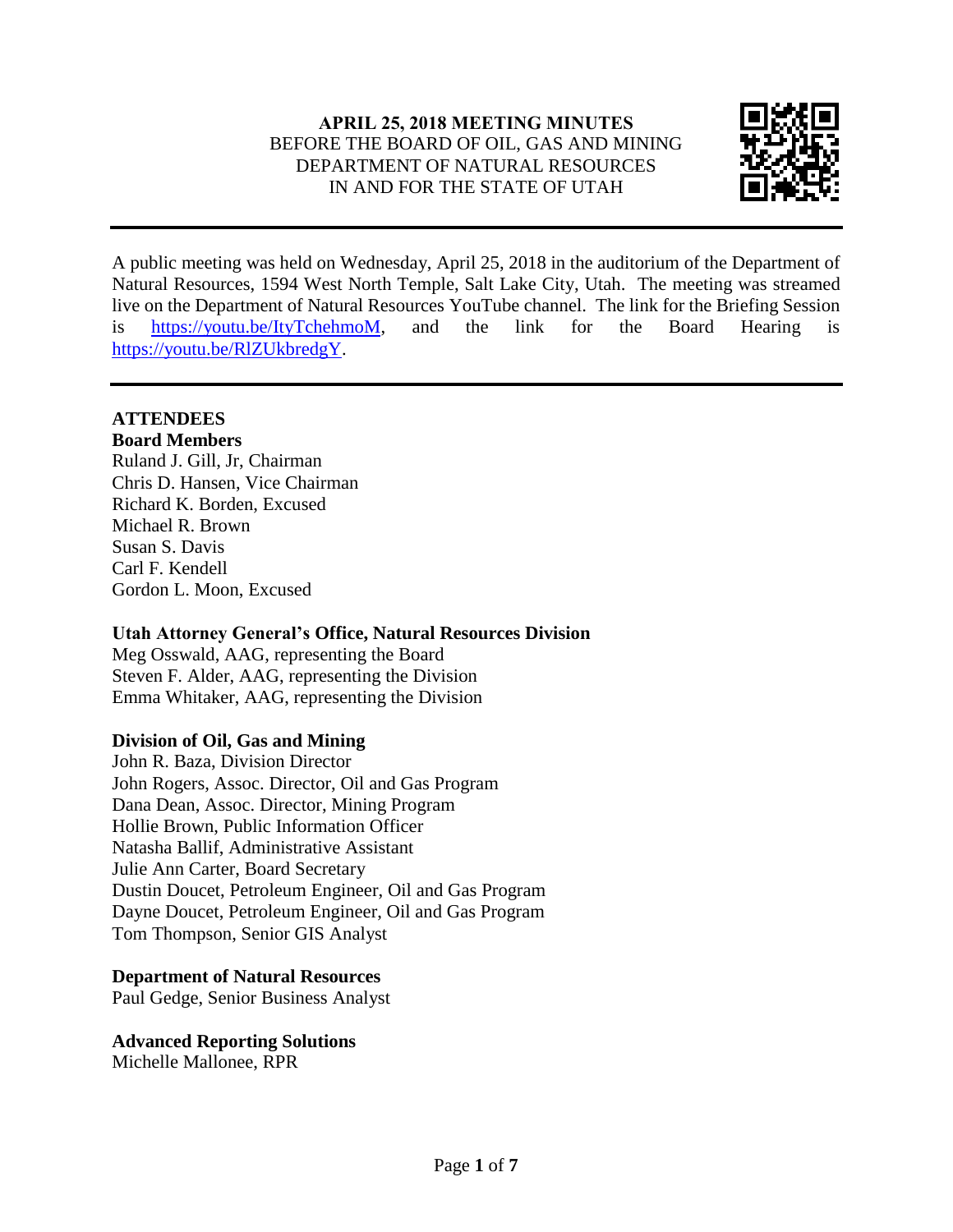#### **Environmental Excellence Award Nominees**

Grizz Oleen, Kerr McGee Oil and Gas Onshore L.P. - Anadarko Petroleum Corporation Trevor Heaton, Rio Tinto Jean Semborski, ConocoPhillips Jacob Abraham, Dominion Energy Questar Pipeline Vicky Miller, Bill King, and Gregg Galecki, Canyon Fuel Company, LLC Chris Del Hierro, Crescent Point Energy Corporation

#### **Fox Rothschild LLP**

Brent D. Chicken, Esq.

### **Crescent Point Energy U.S. Corporation**

Thomas John Abell, Senior Landman Nathan T. Rogers, Geologist Keith Schetne, Senior Development Engineer

#### **BRIEFING SESSION**

The Chairman of the Board, Ruland J Gill, Jr., called the meeting to order at 9:00 a.m. Mr. John R. Baza. Director of the Division of Oil, Gas, and Mining, conducted the briefing session.

1. Environmental Excellence Presentations

Ms. Hollie Brown, Public Information Officer, introduced Environmental Excellence nominees who were invited to give presentations to the Board. The presentations were given in the following order:

- 1. Anadarko Petroleum Corporation, Greater Natural Buttes
- 2. Crescent Point Energy Corporation, Ouray Reclamation
- 3. Dominion Energy Questar Pipeline, Underground Gas Storage Integrity Management
- 4. Canyon Fuel Company LLC, Dugout Canyon Mine
- 5. Rio Tinto Kennecott, East Waste Rock/South Waste Rock Reclamation
- 6. Canyon Fuel Company LLC, Skyline Mine
- 7. Canyon Fuel Company LLC, Sufco Mine
- 8. Conoco Phillips, Miller Creek
- 2. A meeting will be held during a working luncheon in room 1010 to determine next month's Environmental Excellence award winners.

An open and public meeting was held in Room 1010 during the lunch break. Please see the attached minutes for that meeting.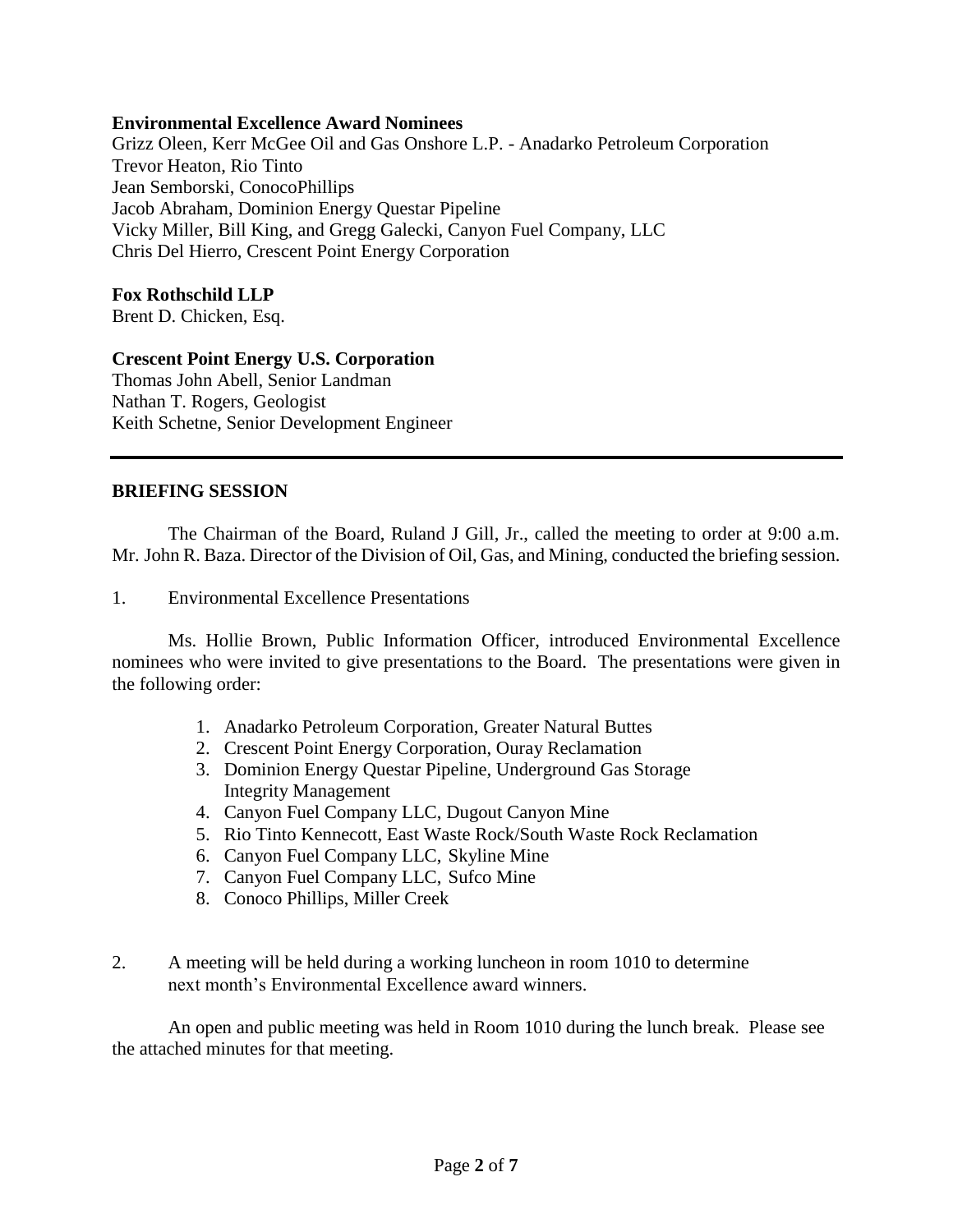#### 3. Opportunity for Public Comment

The Chairman opened the meeting for public comments. Seeing no-one coming forward the Chairman adjourned the Briefing Session.

#### **FORMAL SESSION**

The Chairman, Ruland J. Gill, Jr., called the formal session of the Board of Oil Gas and Mining hearing to order at 10:00 a.m. The Board heard the following matters:

*Please note: Transcripts of the formal items will be available for review at the Division offices approximately fifteen business days after the hearing date. Copies of individual transcripts may be purchased from Advanced Reporting Solutions, 159 West Broadway, Broadway Lofts, Suite 100, Salt Lake City, Utah 84101, ph.: 801-746-5080.*

*All documents pertaining to the matters listed below are on file at the Division of Oil, Gas and Mining and may be inspected at the Division's office, and inspected online at the Utah Board of Oil, Gas and Mining's website at [http://ogm.utah.gov/amr/boardtemp/redesign/books.html.](http://ogm.utah.gov/amr/boardtemp/redesign/books.html)*

1. [Docket No. 2018-002 Cause No. 210-06](http://ogm.utah.gov/amr/boardtemp/redesign/2018/04_Apr/Dockets/2018-002_210-06_SITLA.php) – In the matter of the Request for Agency Action of STATE OF UTAH SCHOOL AND INSTITUTIONAL TRUST LANDS ADMINISTRATION for an order of the Board requiring ENDURING RESOURCES, LLC, ENDURING RESOURCES II, LLC, and WESTSTAR EXPLORATION COMPANY to: (1) within 30 days file with the Division of Oil, Gas and Mining for wells located on School and Institutional Trust Lands all production and disposition reports for the months from October 2016 through December 2017; (2) within 30 days pay to the School and Institutional Trust Lands Administration all royalty proceeds for the sale of oil and/or gas from October 2016 through December 2017 derived from wells located on School and Institutional Trust Lands located in Section 36, Township 9 South, Range 23 East, Section 16, Township 9 South, Range 24 East, Section 36, Township 10 South, Range 22 East, Section 32 Township 10 South, Range 23 East, Sections 2, 36, Township 11 South, Range 22 East, Sections 2, 32, 36, Township 11 South, Range 23 East, Section 32, Township 11 South, Range 24 East, all in SLB&M; and (3) immediately shut in any wells located on the foregoing lands absent compliance with (1) and (2).

*(This matter was continued from the March 28, 2018, Board hearing.)*

Time: 11:24 a.m. to 11:25 a.m.

Board Members present: Ruland J Gill, Jr., Chairman, Chris D. Hansen, Vicechairman, Michael R. Brown, Susan S. Davis, and Carl F. Kendell. Richard K. Borden and Gordon L. Moon were excused.

Counsel for the Board: Meg Osswald, Assistant Attorney General, Utah Attorney General's Office, Natural Resources Division.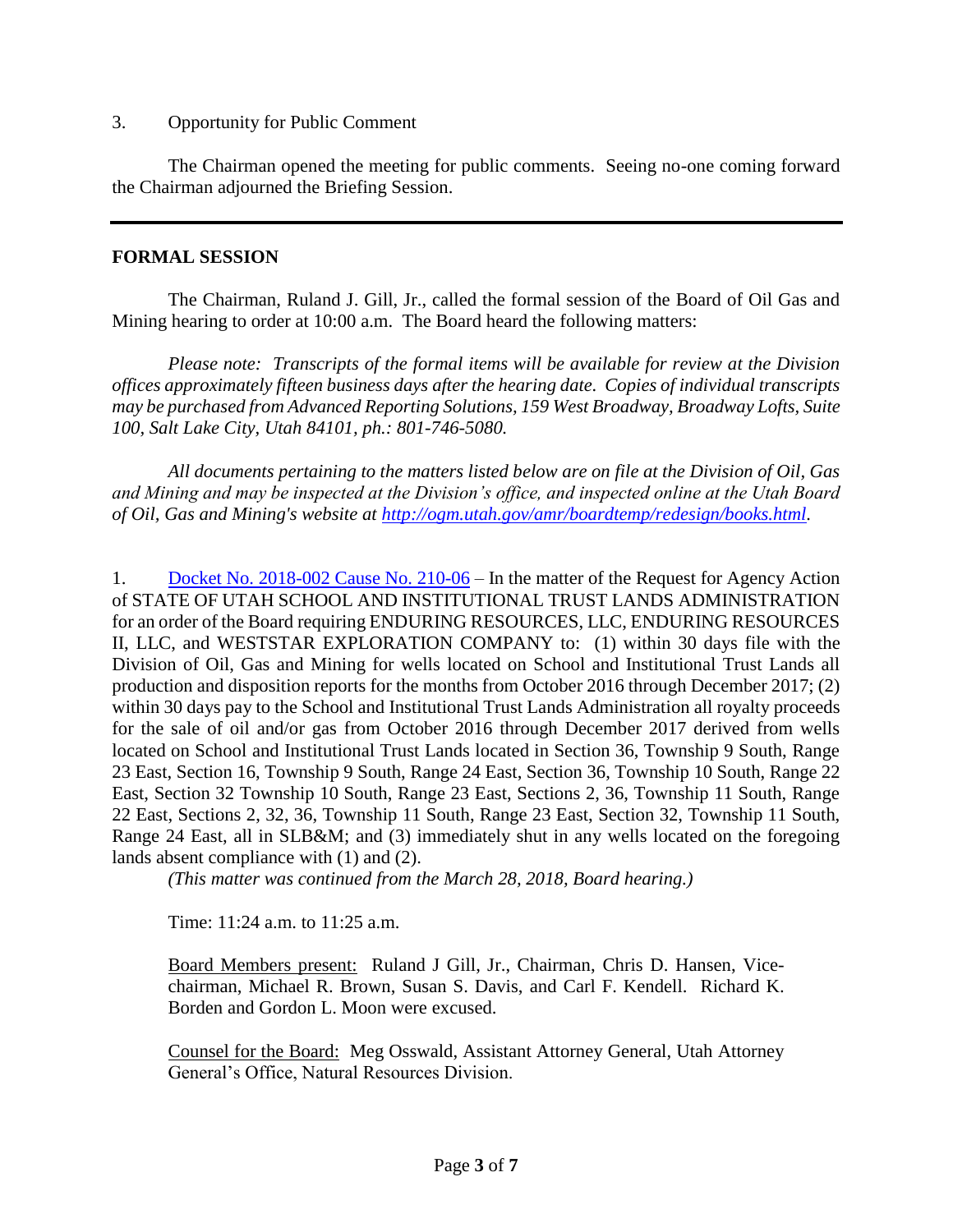Counsel for the Division: Steven F. Alder, and Emma Whitaker, Assistant Attorneys General, Utah Attorney General's Office, Natural Resources Division.

This matter was continued to the Board's regularly scheduled hearing on June 27, 2018, in Delta, Utah.

2. [Docket No. 2018-005 Cause No. 139-154](http://ogm.utah.gov/amr/boardtemp/redesign/2018/04_Apr/Dockets/2018-005_139-154_Crescent.php) – In the matter of the Request for Agency Action of CRESCENT POINT ENERGY U.S. CORPORATION for an order amending the Board's orders in Docket No. 2008-024, Cause No. 139-84 and Docket No. 2015-024, Cause No. 139-135, and establishing overlapping 640-acre drilling units and overlapping 1,280-acre drilling units, for the production of oil, gas and associated hydrocarbons from the Lower Green River and Green River-Wasatch Formations in Sections 13, 17-20 and 24, Township 2 South, Range 1 East, U.S.M., Sections 13, 17, 20 and 24, Township 2 South, Range 1 West, U.S.M., and Sections 2-11, Township 2 South, Range 2 West, U.S.M., in Duchesne and Uintah Counties, Utah.

Time: 11:25 a.m. to 2:00 p.m.

Board Members present: Ruland J Gill, Jr., Chairman, Chris D. Hansen, Vicechairman, Michael R. Brown, Susan S. Davis, and Carl F. Kendell. Richard K. Borden and Gordon L. Moon were excused.

Counsel for the Board: Meg Osswald, Assistant Attorney General, Utah Attorney General's Office, Natural Resources Division.

Counsel for the Division: Steven F. Alder, and Emma Whitaker, Assistant Attorneys General, Utah Attorney General's Office, Natural Resources Division. Witnesses: Dustin Doucet, Dayne Doucet, John Rogers.

Counsel for Petitioner: Brent D. Chicken, Esq., Fox Rothschild LLP., attorneys for Crescent Point Energy U.S. Corporation. Witnesses: Thomas John Abell, Nathan T. Rogers, and Keith Schetne.

The Petitioner asked for maintenance of the existing 640-acre spacing currently existing under Order 139-84 and 139-135 on the lands for today, and also, for overlapping 640-acre spacing units for short lateral horizontals of up to 1 mile in length and 1280-acre spacing units for long lateral horizontals up to 2 miles in length, and similar setbacks of 330-foot heel and toe, 560-foot lease boundary.

The Division did not object.

The Board approved the Request for Agency Action as submitted by unanimous vote. Mr. Brent Chicken will prepare the order.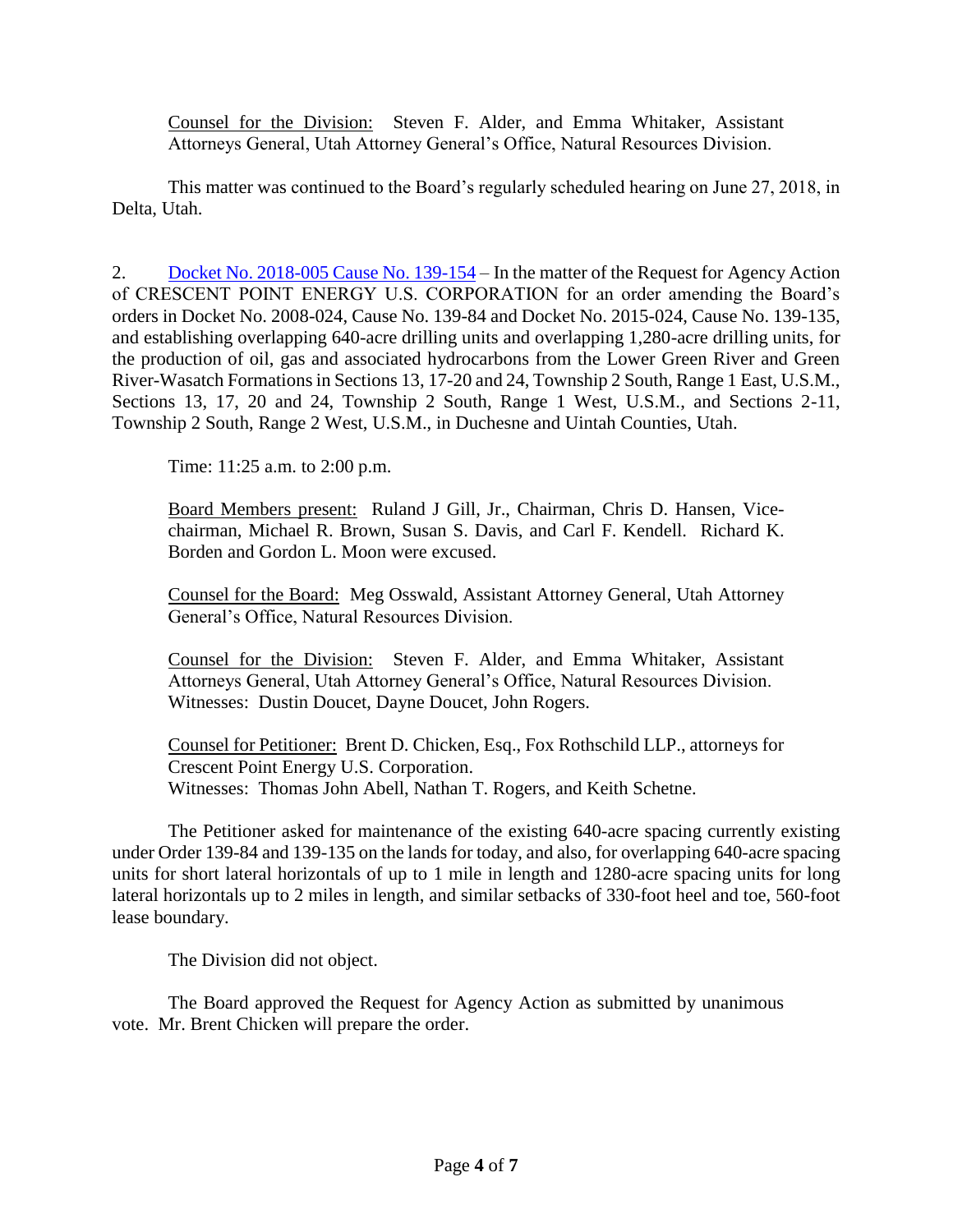Ruland J Gill, Jr., Chairman, Chris D. Hansen, Vice-chairman, Michael R. Brown, Susan S. Davis, and Carl F. Kendell, were present to participate in the hearing and vote on the matter. Richard K. Borden and Gordon L. Moon were excused.

The hearing adjourned at 2:00 p.m.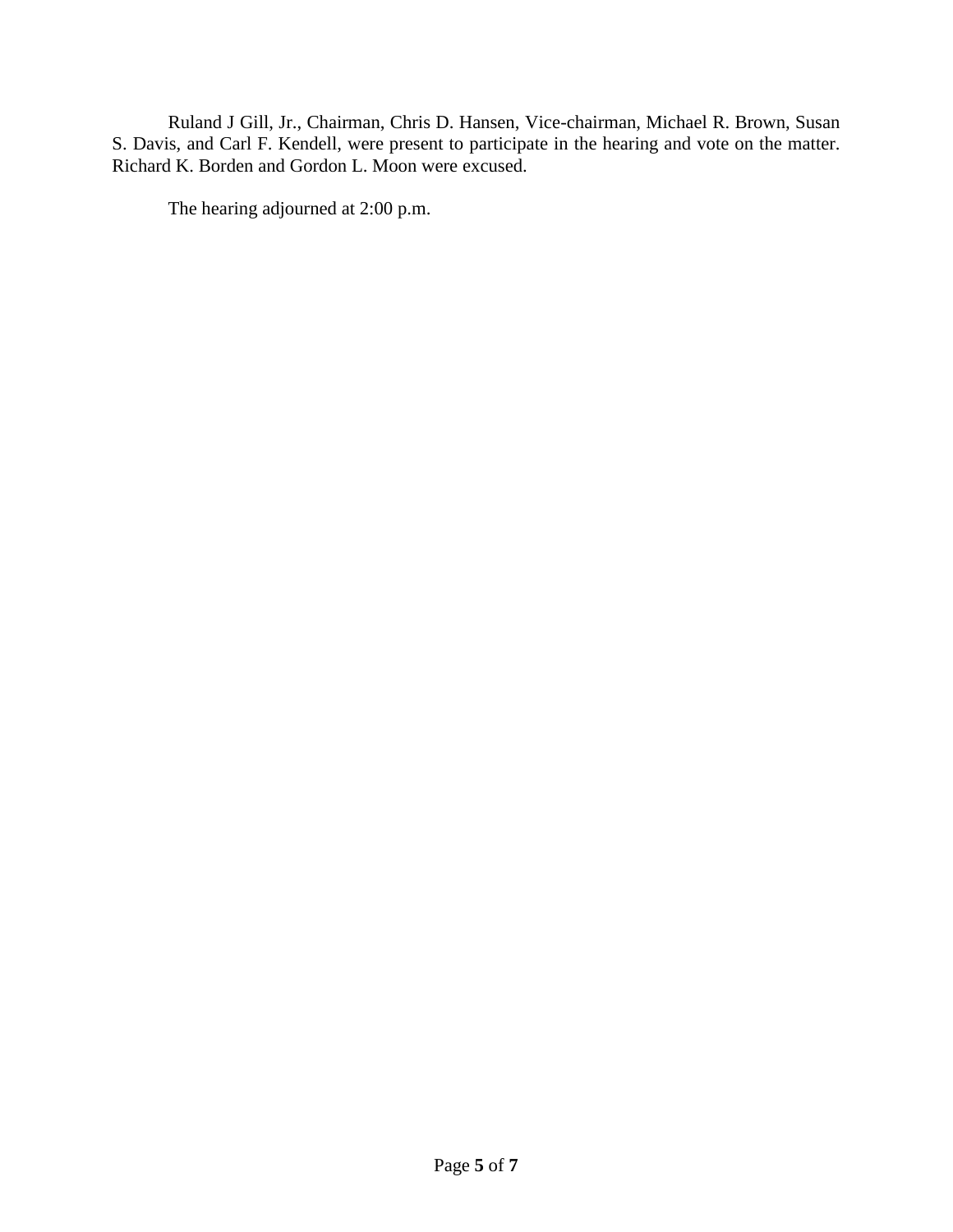## **APRIL 25, 2018, MEETING MINUTES** ENVIRONMENTAL EXCELLENCE NOMINATIONS OF THE BOARD OF OIL, GAS AND MINING DEPARTMENT OF NATURAL RESOURCES IN AND FOR THE STATE OF UTAH

The Board of Oil, Gas and Mining held a working lunch meeting to discuss Environmental Excellence Nominations on Wednesday, April 25, 2018, in Room 1010 at the Department of Natural Resources, 1594 West North Temple, Salt Lake City, Utah. This was an open and public meeting, and the public was invited to attend.

## **ATTENDEES:**

**Board Members:** Ruland J. Gill, Jr, Chairman Richard K. Borden, Excused Michael R. Brown Susan S. Davis Chris D. Hansen Carl F. Kendell Gordon L. Moon, Excused

**Utah Attorney General's Office, Natural Resources Division:** Meg Osswald, AAG, representing the Board

# **Division of Oil, Gas and Mining:**

John R. Baza, Division Director, Excused Hollie Brown, Public Information Officer John Rogers, Assoc. Director, Oil and Gas Program Dana Dean, Assoc. Director, Mining Program Natasha Baliff, Administrative Assistant

#### **Members of the Public:**

None present.

The Chairman called the lunch meeting to order at 12:30 p.m.

Ms. Hollie Brown, Public Information Officer, led the Board members in a discussion of the merits of each of the nominee's presentations to determine which operators had met the requirements of an Environmental Excellence Award. The Board decided to give Environmental Excellence Awards to the following nominees:

- 1. Anadarko Petroleum Corporation, Greater Natural Buttes
- 2. Crescent Point Energy Corporation, Ouray Reclamation